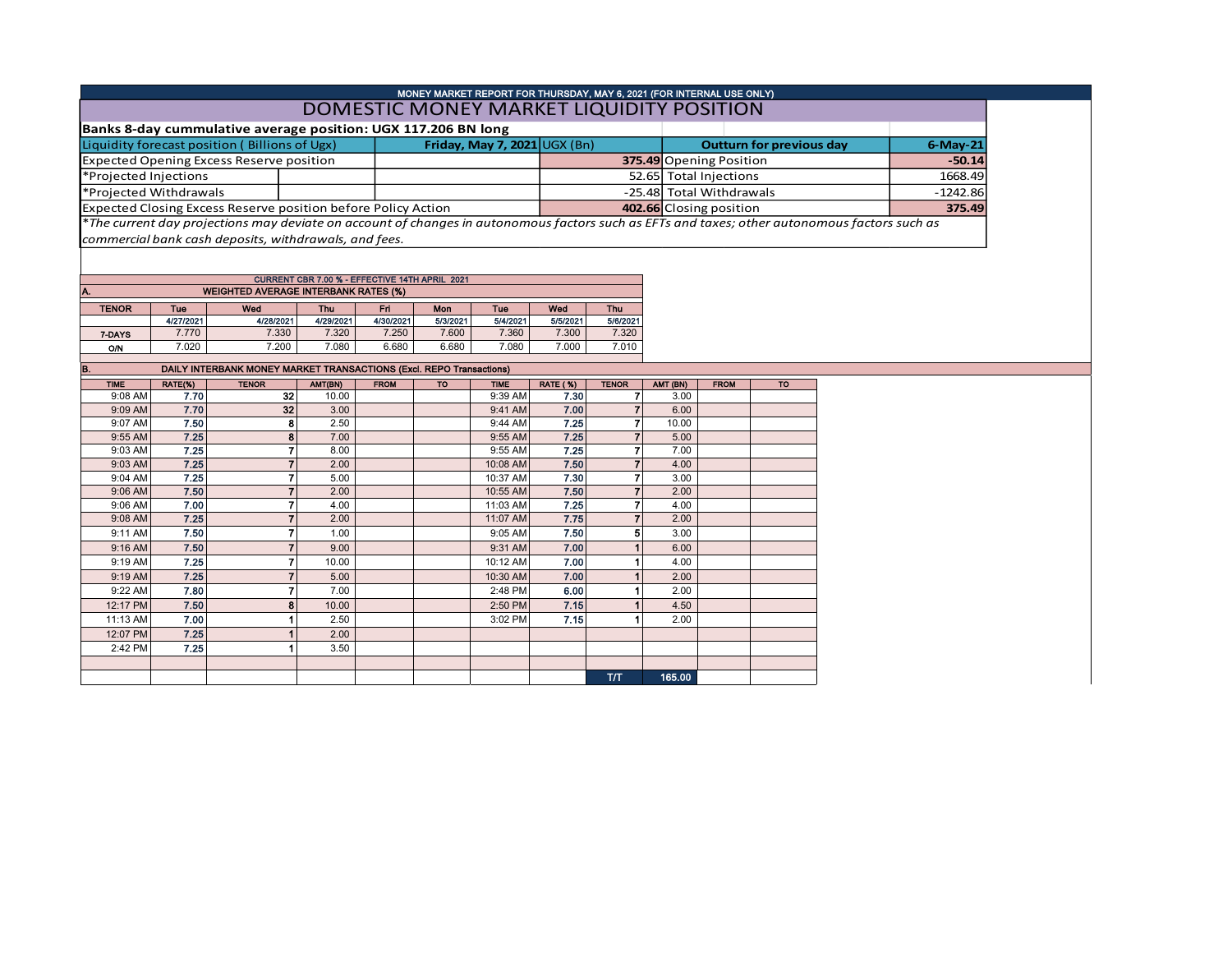` CBR AND THE 7- DAY WAR INTERBANK RATES 4.000 5.000 6.000 7.000 8.000 9.000 **22/04/2021 23/04/2021 26/04/2021 27/04/2021 28/04/2021 29/04/2021 30/04/2021 03/05/2021 04/05/2021 05/05/2021 06/05/2021** • Overnight WAR  $-7$ -day WAR  $-CBR$  rate  $-U$ pper bound  $-U$ ower bound

| MONETARY POLICY OPERATIONS MATURITIES PROFILE: (06 MAY 2021 - 4 JUNE 2021)<br>D. |                          |                          |                              |                           |              |              |  |  |  |  |  |  |
|----------------------------------------------------------------------------------|--------------------------|--------------------------|------------------------------|---------------------------|--------------|--------------|--|--|--|--|--|--|
| <b>DATE</b>                                                                      | <b>THUR</b>              | <b>THUR</b>              |                              | <b>THUR</b><br><b>FRI</b> |              | <b>TOTAL</b> |  |  |  |  |  |  |
|                                                                                  | 13-May-21                | 20-May-21                | 27-May-21                    | 4-Jun-21                  | $11$ -Jun-21 |              |  |  |  |  |  |  |
| <b>REPO</b>                                                                      | 425.57                   | $\overline{\phantom{a}}$ | $\qquad \qquad \blacksquare$ | -                         | ۰            | 425.57       |  |  |  |  |  |  |
| <b>REV REPO</b>                                                                  | $\overline{\phantom{a}}$ |                          | -                            | ۰                         | ۰            | -            |  |  |  |  |  |  |
| <b>DEPO AUCT</b>                                                                 | 25.10                    | 58.40                    | 96.10                        | 137.30                    | ۰            | 316.90       |  |  |  |  |  |  |
| <b>TOTALS</b>                                                                    | 450.67                   | 58.40                    | 96.10                        | 137.30                    | ۰            | 742.47       |  |  |  |  |  |  |

Total O/S Deposit Auction balances held by BOU up to 24 JUNE 2021: UGX 1,016 BN Total O/S Repo, Reverse Repo & Deposit Auction balances held by BOU: UGX 1,441 BN

|                 | (EI) STOCK OF TREASURY SECURITIES      |                                                                                       |                  |          | Eii)<br><b>MONETARY POLICY MARKET OPERATIONS</b> |                           |               |            |              |                |  |  |  |
|-----------------|----------------------------------------|---------------------------------------------------------------------------------------|------------------|----------|--------------------------------------------------|---------------------------|---------------|------------|--------------|----------------|--|--|--|
|                 |                                        | <b>LAST TBIILS ISSUE DATE: 22-APR-2021</b>                                            |                  |          | (VERTICAL REPOS, REV-REPOS & DEPOSIT AUCTIONS)   |                           |               |            |              |                |  |  |  |
|                 | On-the-run O/S T-BILL STOCKs (Bns-UGX) |                                                                                       | 6,017.36         | 5/7/2021 | OMO                                              | <b>ISSUE DATE</b>         | <b>AMOUNT</b> | <b>WAR</b> | <b>RANGE</b> | <b>TENOR</b>   |  |  |  |
|                 | On-the-run O/S T-BONDSTOCKs(Bns-UGX)   |                                                                                       | 19,033.56        |          | 5/7/2021 REPO                                    | 6-Apr                     | 324.50        | 7.000      |              |                |  |  |  |
|                 | TOTAL TBILL & TBOND STOCK- UGX         |                                                                                       | 25,050.93        |          | <b>DAUT</b>                                      | 8-Apr                     | 19.89         | 7.318      |              | 28             |  |  |  |
| O/S=Outstanding |                                        |                                                                                       |                  |          | <b>DAUT</b>                                      | 8-Apr                     | 95.89         | 7.428      |              | 57             |  |  |  |
| <b>MATURITY</b> | <b>TOTAL STOCK YTM (%)</b>             |                                                                                       | <b>CHANGE IN</b> |          | <b>REPO</b>                                      | 8-Apr                     | 923.00        | 7.000      |              |                |  |  |  |
|                 | (BN UGX)                               | <b>AT CUT OFF*</b>                                                                    | YTM (+/-)        |          | <b>REPO</b>                                      | 9-Apr                     | 115.00        | 7.000      |              |                |  |  |  |
| 91              | 83.91                                  | 6.920                                                                                 | $-0.091$         |          | <b>REPO</b>                                      | 12-Apr                    | 238.00        | 7.000      |              |                |  |  |  |
| 182             | 421.82                                 | 9.749                                                                                 | $-0.201$         |          | <b>REPO</b>                                      | 14-Apr                    | 45.00         | 7.000      |              |                |  |  |  |
| 364             | 5,511.63                               | 11.400                                                                                | $-0.328$         |          | <b>DAUT</b>                                      | 15-Apr                    | 12.93         | 7.402      |              | 28             |  |  |  |
| 2YR             |                                        | 13.000                                                                                | $-0.550$         |          | <b>DAUT</b>                                      | 15-Apr                    | 28.77         | 7.516      |              | 56             |  |  |  |
| 3YR             |                                        | 13.977                                                                                | $-1.973$         |          | <b>REPO</b>                                      | 15-Apr                    | 923.00        | 7.000      |              |                |  |  |  |
| 5YR             | 1.871.05                               | 15.100                                                                                | $-1.400$         |          | <b>DAUT</b>                                      | 22-Apr                    | 43.56         | 7.313      |              | 28             |  |  |  |
| 10YR            | 8.997.22                               | 15.970                                                                                | $-0.030$         |          | <b>DAUT</b>                                      | 22-Apr                    | 68.31         | 7.585      |              | 56             |  |  |  |
| 15YR            | 7.147.58                               | 16.100                                                                                | $-0.400$         |          | <b>REPO</b>                                      | 22-Apr                    | 726.00        | 7.000      |              |                |  |  |  |
| <b>20YR</b>     | 1.017.70                               | 16.990                                                                                | $-0.510$         |          | <b>REPO</b>                                      | 26-Apr                    | 213.00        | 7.000      |              |                |  |  |  |
|                 |                                        | Cut OFF is the lowest price/ highest yield that satisfies the auction awarded amount. |                  |          | <b>REPO</b>                                      | 28-Apr                    | 452.50        | 7.000      |              |                |  |  |  |
|                 |                                        |                                                                                       |                  |          | <b>DAUT</b>                                      | 29-Apr                    | 74.58         | 7.326      |              | 28             |  |  |  |
|                 |                                        |                                                                                       |                  |          | <b>DAUT</b>                                      | 29-Apr                    | 93.91         | 7.584      |              | 56             |  |  |  |
|                 |                                        |                                                                                       |                  |          | <b>REPO</b>                                      | 29-Apr                    | 1.063.00      | 7.000      |              |                |  |  |  |
|                 |                                        |                                                                                       |                  |          | <b>REPO</b>                                      | 30-Apr                    | 72.00         | 7.000      |              |                |  |  |  |
|                 |                                        |                                                                                       |                  |          | <b>REPO</b>                                      | 4-May                     | 187.50        | 7.000      |              |                |  |  |  |
|                 |                                        |                                                                                       |                  |          | <b>DAUT</b>                                      | 6-May                     | 40.07         | 7.280      |              | 29             |  |  |  |
|                 |                                        |                                                                                       |                  |          | <b>DAUT</b>                                      | 6-May                     | 500.38        | 7.717      |              | 56             |  |  |  |
|                 |                                        |                                                                                       |                  |          | <b>REPO</b>                                      | 6-May                     | 425.00        | 7.000      |              | $\overline{7}$ |  |  |  |
|                 |                                        |                                                                                       |                  |          |                                                  | WAR-Weighted Average Rate |               |            |              |                |  |  |  |